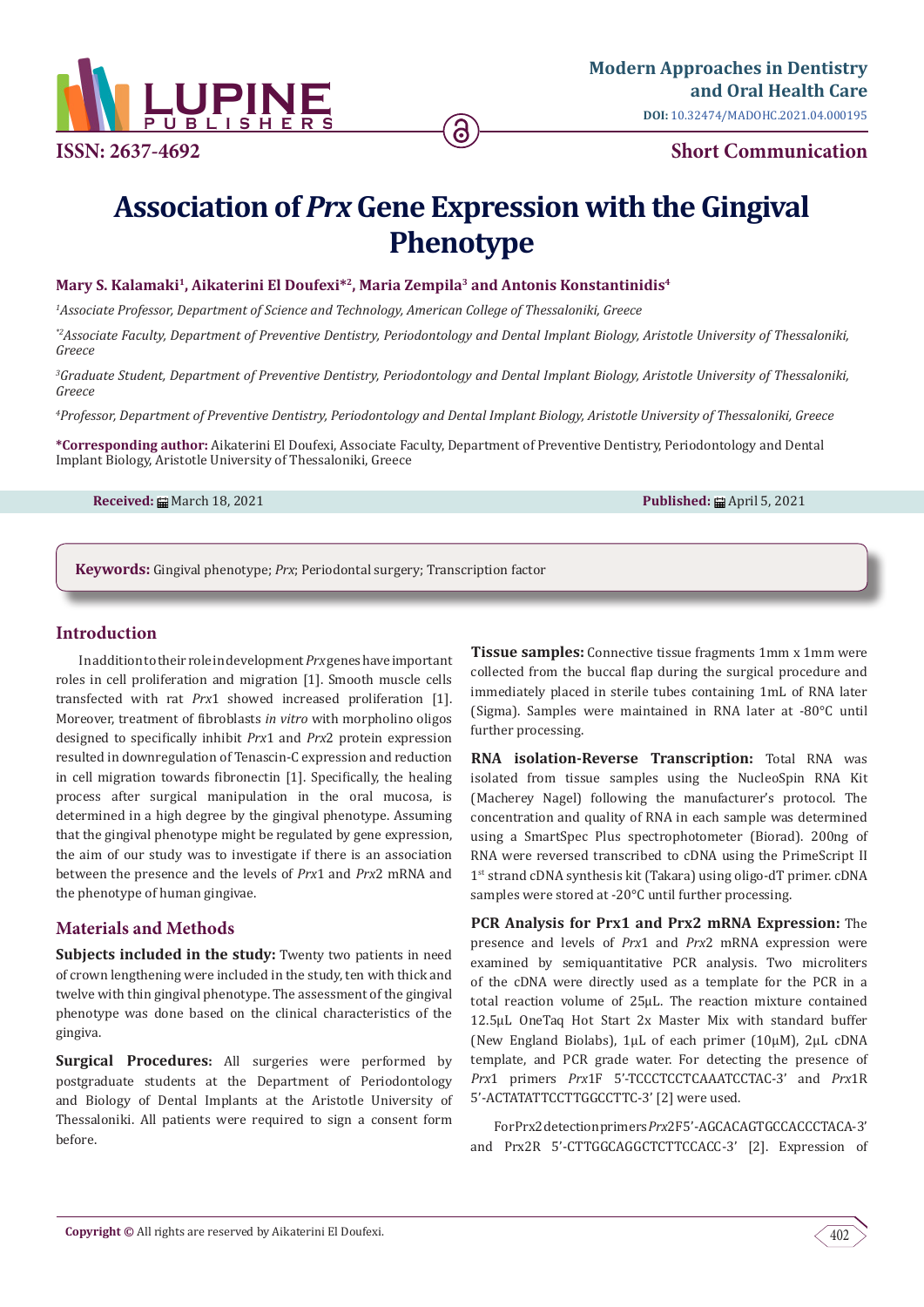Gadph was used as an endogenous control. The primers for Gadph detection were: Forward 5'-TGG TAT CGT GGA AGG ACT CATGAC-3' and Reverse: 5′-ATG CCA GTG AGC TTC CCGTTC AG-3′ [3].

PCR conditions were as follows: initial denaturation for 5 minutes at 94°C, then 25 cycles of denaturation at 94°C for 30s, annealing at 48°C for *Prx*1, 52°C for *Prx*2 and 48°C for Gadph for 30s, extension for 45s at 68°C and final extension at 68°C for 5 min. PCR products were visualized in a 2% agarose gel using Midori green Advance (Nippon Genetics) DNA/RNA stain and a FastGene LED Transilluminator (Nippon). Semi-quantification of the PCR products was done by using the ImageJ (https://imagej.nih.gov/) analysis program. All experiments were repeated twice to ensure statistical accuracy.

**Statistical analysis:** The differences between thin and thick phenotypes were analyzed using t-test. Inter-group differences were analyzed by t-test and Mann-Whitney test for independent samples. A p- value <0.05 was considered statistically significant.

# **Results**

**PCR Analysis for Prx1 mRNA Expression:** PCR analysis showed *Prx*1 mRNA expression in higher levels in thick gingival phenotypes compared to thin. In addition, both *Prx*1a and *Prx*1b alternatively spliced isoforms were detected and *Prx*1a was more abundant in most of the samples compared to *Prx*1b. In thin gingival phenotypes *Prx*1a was either expressed in different levels or completely absent, fact that indicates that thin gingival phenotype might be regulated by other genes' expression (Figure 1).



**Figure 1:** *Paired related homeobox* 1a and b gene isoform expression. The single arrow indicates the absence of *Paired related homeobox* 1 *Paired related homeobox* expression in a sample with thick gingival phenotype and the double arrow indicates the presence and abundance of both isoforms of *Paired related homeobox* 1 gene.

**PCR Analysis for** *Prx***2 mRNA Expression:** PCR analysis showed that *Prx*2 mRNA expression was absent in thick gingival phenotypes except for one sample. On the contrary, *Prx*2 was highly expressed in all samples with thin gingival phenotype (Figure 2).



**Figure 2:** *Paired related homeobox* 2 gene expression. The single arrows indicate the high levels of *Paired related homeobox* 2 gene expression in samples with thin gingival phenotypes.

# **Discussion**

Recent studies determine the gingival phenotype based only on clinical characteristics of the gingiva. Placing the periodontal probe in the gingival sulcus can give the appearance of transparency of the gingiva and this biotype is characterized as 'thin'. If the gingiva is not transparent when placing the probe, the gingiva is characterized as 'thick' [4,5]. In this study we aimed to associate the expression of *Prx* genes with the gingival phenotype. Our results indicate that *Prx*2 is expressed in thin phenotypes, whereas *Prx*1 is expressed in thick phenotypes. It is well established that *Prx* genes play an important role in craniofacial development. Our study indicates that *Prx* genes are not only expressed in tissues of ectomesenchymal origin, but they might also play an important role in determining the gingival phenotype at a molecular level. It is interesting t that *Prx*2 was almost exclusively expressed in thin phenotypes and in the same samples *Prx*1 was absent, implying opposing roles of the two genes in adult gingival tissues. Overall, our study indicates a strong association of *Prx*1 and *Prx*2 gene expression with the gingival phenotype. It is possible that *Prx* gene expression can be used as a molecular screening test to define more accurately the gingival phenotype.

**Acknowledgment:** Apostolos S. Angelidis, D.V.M., M.P.V.M., Ph.D. Laboratory of Milk Hygiene and Technology Department of Food Hygiene and Technology School of Veterinary Medicine Aristotle University of Thessaloniki, Greece.

## **References**

- 1. [Jones FS, Meech R, Edelman DB, Oakey RJ, Jones PL \(2001\)](https://pubmed.ncbi.nlm.nih.gov/11463719/) *Prx*1 Controls [Vascular Smooth Muscle Cell Proliferation and Tenascin-C Expression](https://pubmed.ncbi.nlm.nih.gov/11463719/) and Is Upregulated with *Prx*[2 in Pulmonary Vascular Disease. 89\(2\):](https://pubmed.ncbi.nlm.nih.gov/11463719/) [131-138.](https://pubmed.ncbi.nlm.nih.gov/11463719/)
- 2. [Norris RA, Scott KK, Moore CS, Stetten G, Brown CR, et al. \(2000\) Human](https://pubmed.ncbi.nlm.nih.gov/11063257/) [PRRX1 and PRRX2 genes: Cloning, expression, genomic localization, and](https://pubmed.ncbi.nlm.nih.gov/11063257/) [exclusion as disease genes for Nager syndrome. Mammalian Genome](https://pubmed.ncbi.nlm.nih.gov/11063257/) [11\(11\): 1000-1005.](https://pubmed.ncbi.nlm.nih.gov/11063257/)